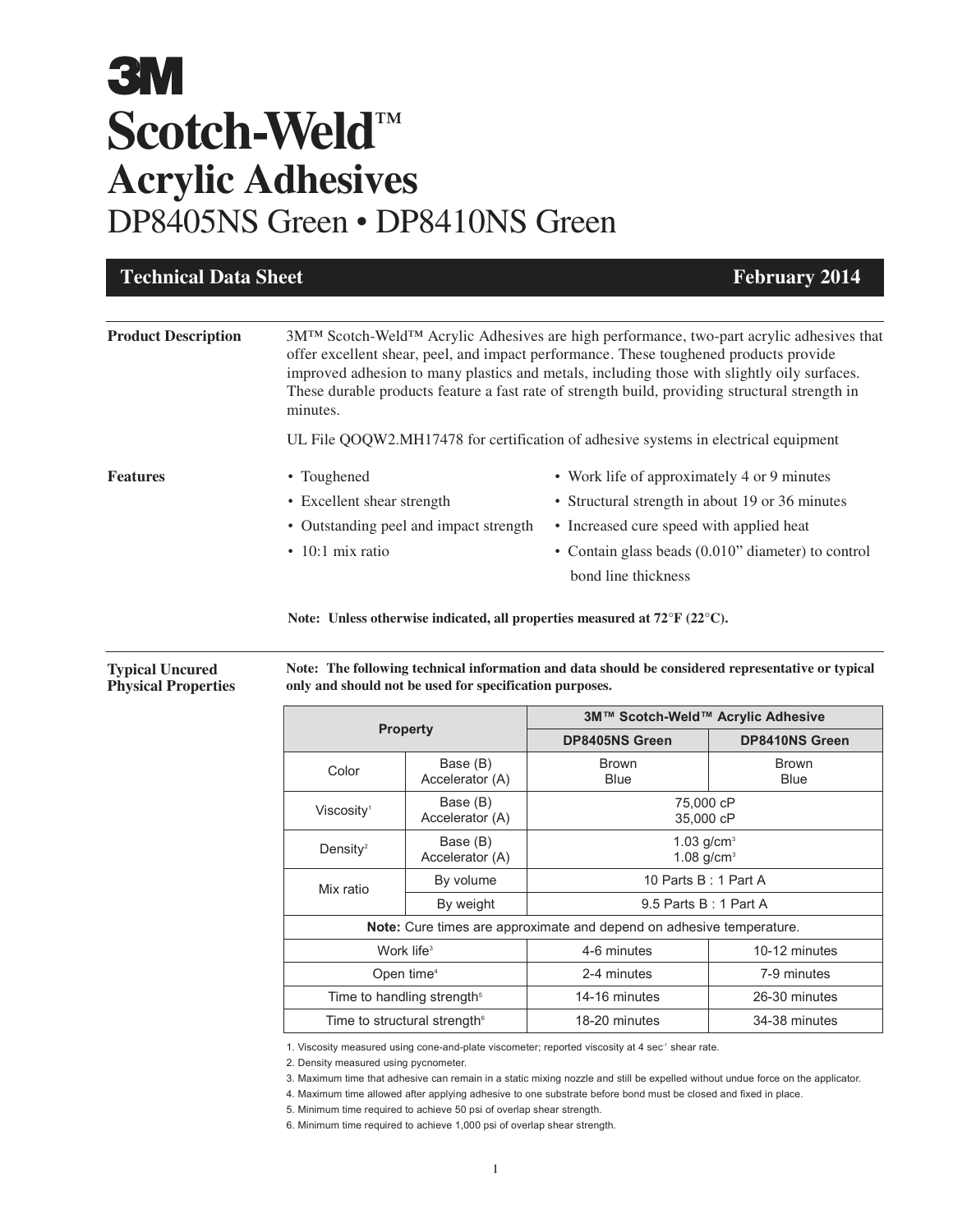### **Typical Mixed Physical Properties**

**Note: The following technical information and data should be considered representative or typical only and should not be used for specification purposes.**

|                  | 3M™ Scotch-Weld™ Acrylic Adhesive |                       |
|------------------|-----------------------------------|-----------------------|
| <b>Property</b>  | <b>DP8405NS Green</b>             | <b>DP8410NS Green</b> |
| Color            | Green                             |                       |
| Full cure time   | 24 hours                          |                       |
| <b>Viscosity</b> | 75,000 cP                         |                       |
| Density          | 1.03 $q/cm^{3}$                   |                       |

### **Typical Cured Physical Properties**

**Note: The following technical information and data should be considered representative or typical only and should not be used for specification purposes.**

| <b>Substrate</b>               | 3M™ Scotch-Weld™ Acrylic Adhesive |                       |  |
|--------------------------------|-----------------------------------|-----------------------|--|
|                                | <b>DP8405NS Green</b>             | <b>DP8410NS Green</b> |  |
| Aluminum                       | 4,100 CF                          | 4,100 CF              |  |
| Stainless steel                | 3.600 CF                          | 3,600 CF              |  |
| <b>PVC</b>                     | - SF<br>1,800                     | 1,900 SF              |  |
| <b>ABS</b>                     | 1.100<br>- SF                     | 1.100 SF              |  |
| Acrylic                        | 1,300<br><b>SF</b>                | 1,200 SF              |  |
| Polycarbonate                  | 1,300<br>SF                       | 1,500 SF              |  |
| Polystyrene                    | 450 AF                            | 500 AF                |  |
| Polyester (fiber-reinforced)   | - SF<br>950                       | 1,100 SF              |  |
| Epoxy resin (fiber-reinforced) | 4,300 CF                          | 4,500 CF              |  |
| Aluminum (tested at 180°F)     | 1.250<br>- CF                     | 1.250 CF              |  |

7. Overlap shear values measured using ASTM D1002; 1 min open time; adhesive allowed to cure for 24 hours at room temperature; 1/2" overlap; 0.010" bond line thickness; samples pulled at 0.1 in/min for metals and 2 in/min for plastics; all surfaces prepared with light abrasion and solvent clean; substrates used were 1/16" thick metals and 1/8" thick plastics; failure modes: AF: adhesive failure CF: cohesive failure SF: substrate failure

**Note: Environmental aging tests have shown that these adhesives may accelerate the corrosion of certain metals (such as bare steel, copper, brass, and bronze), leading to low bond strength values and early bond failure. These adhesives also have relatively low adhesion to low surface energy plastics (such as polypropylene, polyethylene, TPO, and PTFE). Applications involving any of these materials should be carefully evaluated by the end user for suitability.** 

### **Mechanical Properties<sup>8</sup>**

**Overlap Shear (psi)<sup>7</sup>**

|                             | 3M™ Scotch-Weld™ Acrylic Adhesive |                       |
|-----------------------------|-----------------------------------|-----------------------|
| <b>Property</b>             | <b>DP8405NS Green</b>             | <b>DP8410NS Green</b> |
| Tensile modules (psi)       | 195,000                           | 190.000               |
| Tensile strength (psi)      | 2.800                             | 2.200                 |
| Tensile strain at break (%) | 9.5                               | 6.0                   |

8. Tensile properties measured using ASTM D638; adhesives allowed to cure for 2 weeks at room temperature; 1/8" thick Type I test specimens; samples pulled at 0.2 in/min.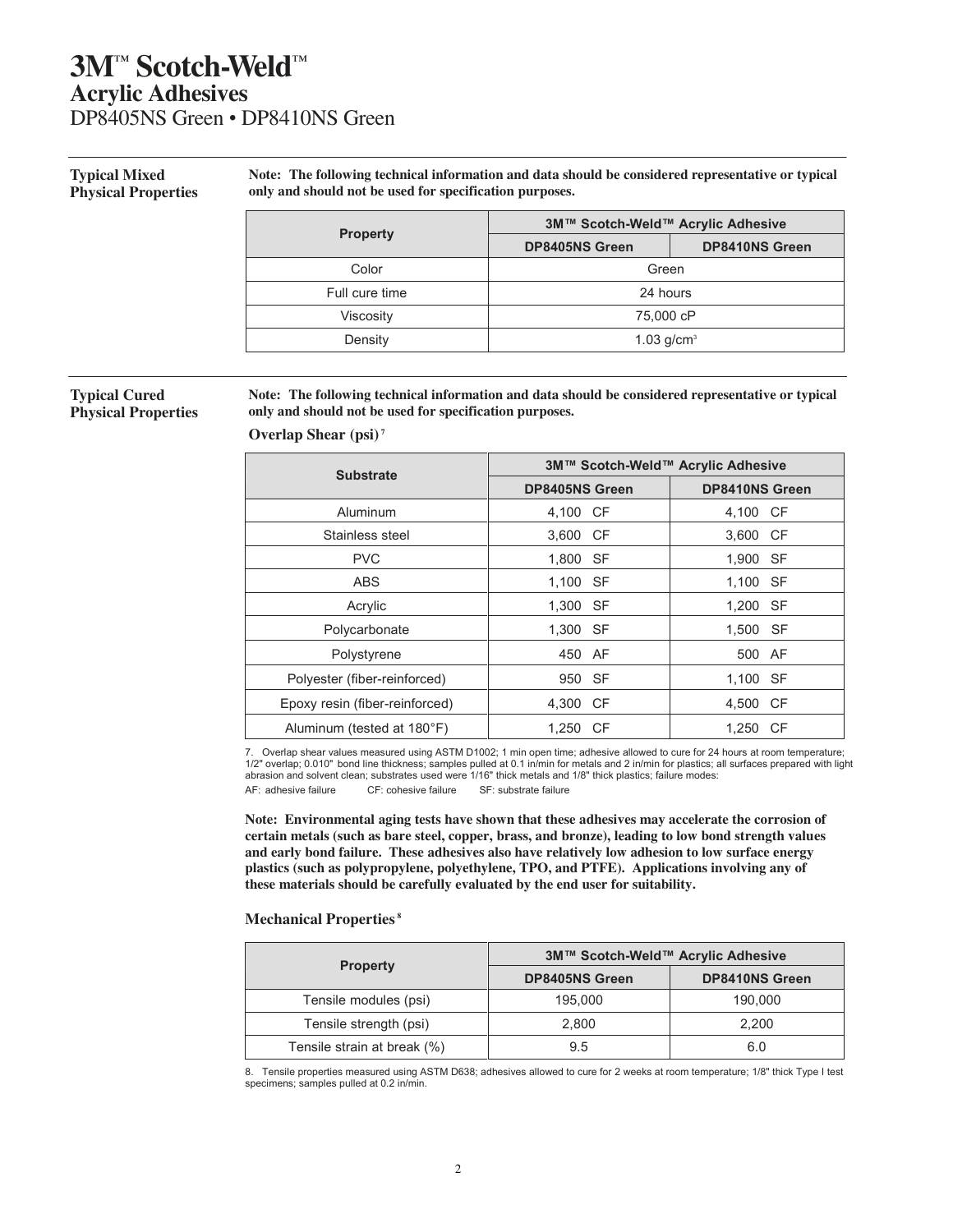### **Typical Cured Physical Properties**  *(continued)*

 **Note: The following technical information and data should be considered representative or typical only and should not be used for specification purposes.**

**Environmental Resistance<sup>9</sup>**

| <b>Condition</b>                        | <b>Substrate</b> | 3M™ Scotch-Weld™ Acrylic Adhesive |                |
|-----------------------------------------|------------------|-----------------------------------|----------------|
|                                         |                  | DP8405NS Green                    | DP8410NS Green |
| 300°F (149°C)                           |                  | 100%                              | 100%           |
| 120°F (49°C) +<br>80% relative humidity |                  | 75%                               | 80%            |
| 185°F (85°C) +<br>85% relative humidity |                  | 30%                               | 25%            |
| Water                                   |                  | 100%                              | <b>NT</b>      |
| Salt water<br>(5 wt% in water)          |                  | 90%                               | <b>NT</b>      |
| Gasoline                                | Aluminum         | 80%                               | 80%            |
| Diesel fuel                             |                  | 100%                              | 100%           |
| Motor oil                               |                  | 100%                              | 100%           |
| Antifreeze<br>(50 wt% in water)         |                  | 100%                              | 100%           |
| Isopropyl alcohol                       |                  | 85%                               | 90%            |
| <b>Bleach</b><br>(10 wt% in water)      |                  | 80%                               | 100%           |
| 120°F (49°C) +<br>80% relative humidity |                  | 100%                              | <b>NT</b>      |
| Water                                   |                  | 100%                              | <b>NT</b>      |
| Salt water<br>(5 wt% in water)          | <b>PVC</b>       | 100%                              | <b>NT</b>      |
| Sulfuric acid<br>(16 wt% in water)      |                  | 100%                              | 100%           |
| Sodium hydroxide<br>(10 wt% in water)   |                  | 95%                               | 95%            |

9. Values indicate overlap shear test performance retained after 1,000 hours of continuous exposure relative to a control sample left at room temperature; samples conditioned for 24 hours at room temperature and 50% relative humidity prior to tests; "NT" = not tested yet.

**Note: Fully-cured structural adhesives can withstand short-term incidental contact with almost any solvent, chemical, or environmental condition. However, long-term continuous exposure of these Acrylic Adhesives to the following liquids should be avoided:** 

- **1. Elevated temperature (>100°F) water**
- **2. Ketone-type solvents (acetone, MEK)**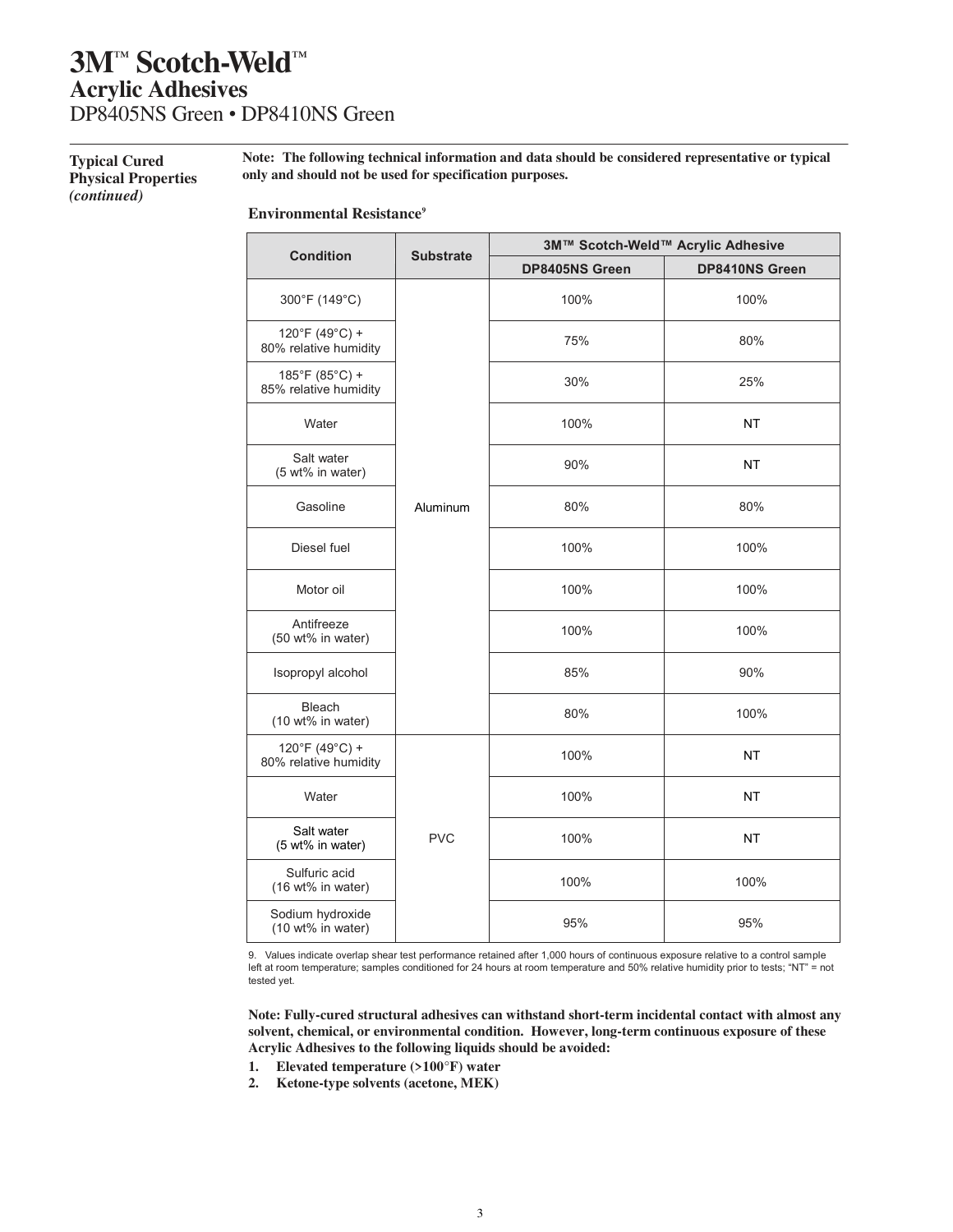**Typical Cured Physical Properties**  *(continued)*

**Note: The following technical information and data should be considered representative or typical only and should not be used for specification purposes.** 

#### **Floating Roller Peel (lb/inch width)<sup>10</sup>**

| <b>Substrate</b> | 3M™ Scotch-Weld™ Acrylic Adhesive |                       |
|------------------|-----------------------------------|-----------------------|
|                  | <b>DP8405NS Green</b>             | <b>DP8410NS Green</b> |
| Aluminum         | 50 CF                             | 55 CF                 |

10. Floating roller peel values measured using ASTM D3167; adhesives allowed to cure for 24 hours at room temperature; 1" wide samples; 0.017" bond line thickness; samples pulled at 6 in/min; aluminum surfaces etched; substrates used were 1/16" thick and 0.020" thick aluminum; failure modes:

AF: adhesive failure CF: cohesive failure SF: substrate failure

**Note: The data in this sheet were generated using the 3M™ EPX™ Applicator System equipped with an EPX static mixer, according to manufacturer's directions. Thorough hand-mixing will afford comparable results.**

**Directions for Use** 1. To obtain the highest strength structural bonds, paint, oxide films, oils, dust, mold release agents, and all other surface contaminants must be completely removed. The amount of surface preparation depends on the required bond strength and environmental aging resistance desired by user. For suggested surface preparations on common substrates, see the section on surface preparation.

2. Mixing

### **For Duo-Pak Cartridges**

Store cartridges with cap end up to allow any air bubbles to rise towards the tip. To use, simply insert the cartridge into the EPX applicator and start the plunger into the cylinders using light pressure on the trigger. Then remove the cap and expel a small amount of adhesive to ensure material flows freely from both sides of cartridge. For automatic mixing, attach an EPX mixing nozzle to the cartridge and begin dispensing the adhesive. For hand mixing, expel the desired amount of adhesive and mix thoroughly. Mix approximately 15 seconds after obtaining a uniform color.

### **For Bulk Containers**

Mix thoroughly by weight or volume in the proportion specified on the product label or in the typical uncured properties section. Mix approximately 15 seconds after obtaining a uniform color.

- 3. Apply adhesive and join surfaces within the open time listed for the specific product. Larger quantities and/or higher temperatures will reduce this working time.
- 4. Allow adhesive to cure at  $60^{\circ}F (16^{\circ}C)$  or above until completely firm. Applying heat up to 150°F (66°C) will increase cure speed.
- 5. Keep parts from moving during cure. Apply contact pressure or fixture in place if necessary. Optimum bond line thickness ranges from 0.005 to 0.020 inch; shear strength will be maximized with thinner bond lines, while peel strength reaches a maximum with thicker bond lines.
- 6. Excess uncured adhesive can be cleaned up with ketone-type solvents.**\***
- **\*Note: When using solvents, extinguish all ignition sources, including pilot lights, and follow the manufacturer's precautions and directions for use.**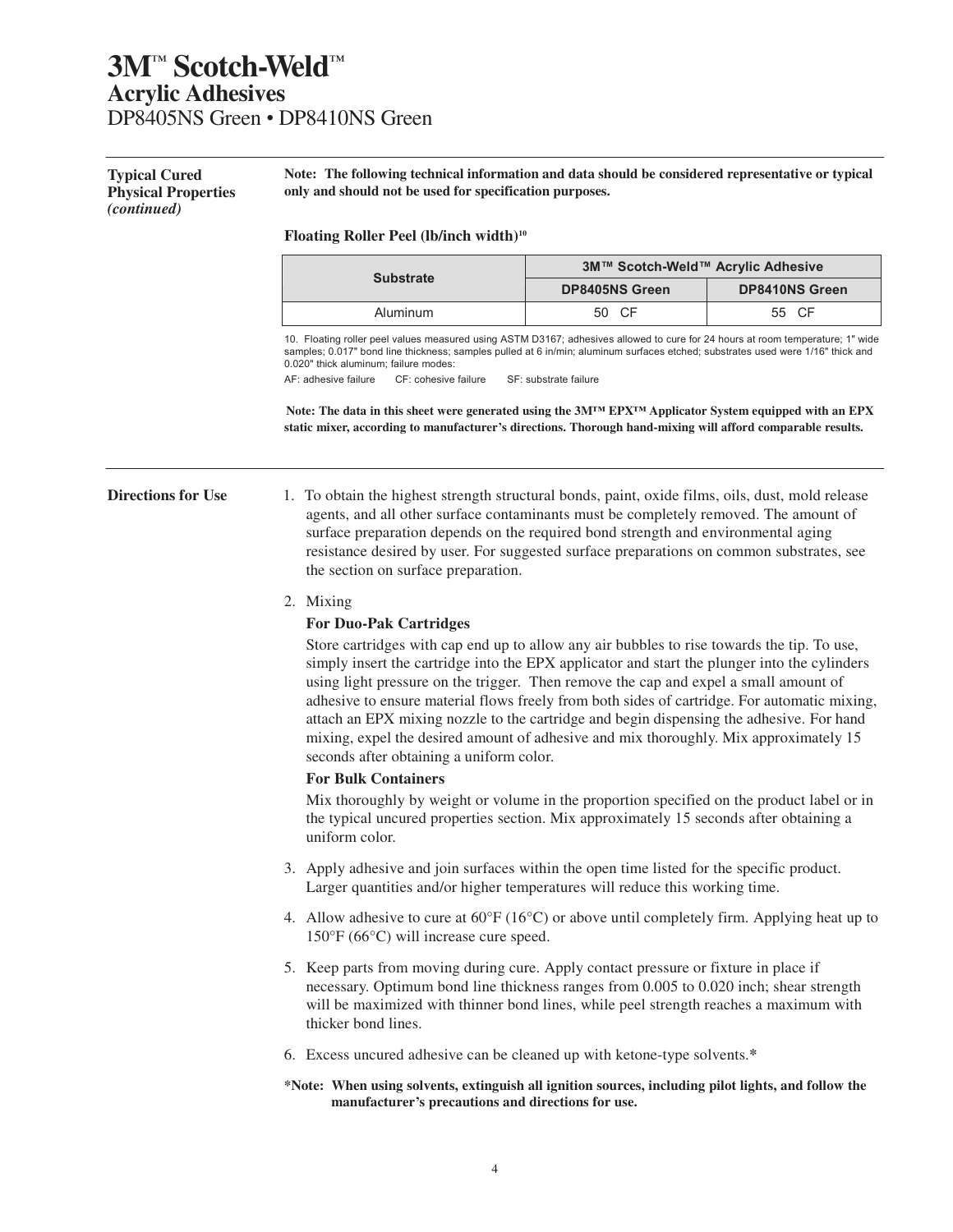| <b>Surface Preparation</b> | 3M <sup>TM</sup> Scotch-Weld <sup>TM</sup> Acrylic Adhesives are designed to be used on painted or coated<br>metals, most plastics, and some bare metals. The following cleaning methods are<br>suggested for common surfaces: |  |  |  |
|----------------------------|--------------------------------------------------------------------------------------------------------------------------------------------------------------------------------------------------------------------------------|--|--|--|
|                            | <b>Painted/coated metals:</b>                                                                                                                                                                                                  |  |  |  |
|                            | 1. Wipe surface free of dust and dirt with clean cloth and pure isopropyl alcohol.*                                                                                                                                            |  |  |  |
|                            | 2. Sandblast or lightly abrade using clean fine grit abrasives. Do not completely remove the<br>paint layer or coating down to bare steel.                                                                                     |  |  |  |
|                            | 3. Wipe again with clean cloth and pure isopropyl alcohol to remove loose particles.*                                                                                                                                          |  |  |  |
|                            | Aluminum/stainless steel:                                                                                                                                                                                                      |  |  |  |
|                            | 1. Wipe surface free of dust and dirt with clean cloth and pure acetone.*                                                                                                                                                      |  |  |  |
|                            | 2. Sandblast or lightly abrade using clean fine grit abrasives.                                                                                                                                                                |  |  |  |
|                            | 3. Wipe again with clean cloth and pure acetone to remove loose particles.*                                                                                                                                                    |  |  |  |
|                            | <b>Plastics:</b>                                                                                                                                                                                                               |  |  |  |
|                            | 1. Wipe surface free of dust and dirt with clean cloth and pure isopropyl alcohol.*                                                                                                                                            |  |  |  |
|                            | 2. Lightly abrade using fine grit abrasives.<br>3. Wipe again with clean cloth and pure isopropyl alcohol to remove loose particles.*                                                                                          |  |  |  |
|                            |                                                                                                                                                                                                                                |  |  |  |
|                            | *Note: When using solvents, extinguish all ignition sources, including pilot lights, and follow the<br>manufacturer's precautions and directions for use.                                                                      |  |  |  |
| <b>Storage</b>             | Store product at 80°F (27°C) or below. Refrigeration at 40°F (4°C) will help extend shelf life.<br>Do not freeze. Allow product to reach room temperature prior to use.                                                        |  |  |  |
|                            |                                                                                                                                                                                                                                |  |  |  |
| <b>Shelf Life</b>          | 3M™ Scotch-Weld™ Acrylic Adhesives have a shelf life of 18 months in unopened original<br>containers kept at recommended storage conditions.                                                                                   |  |  |  |